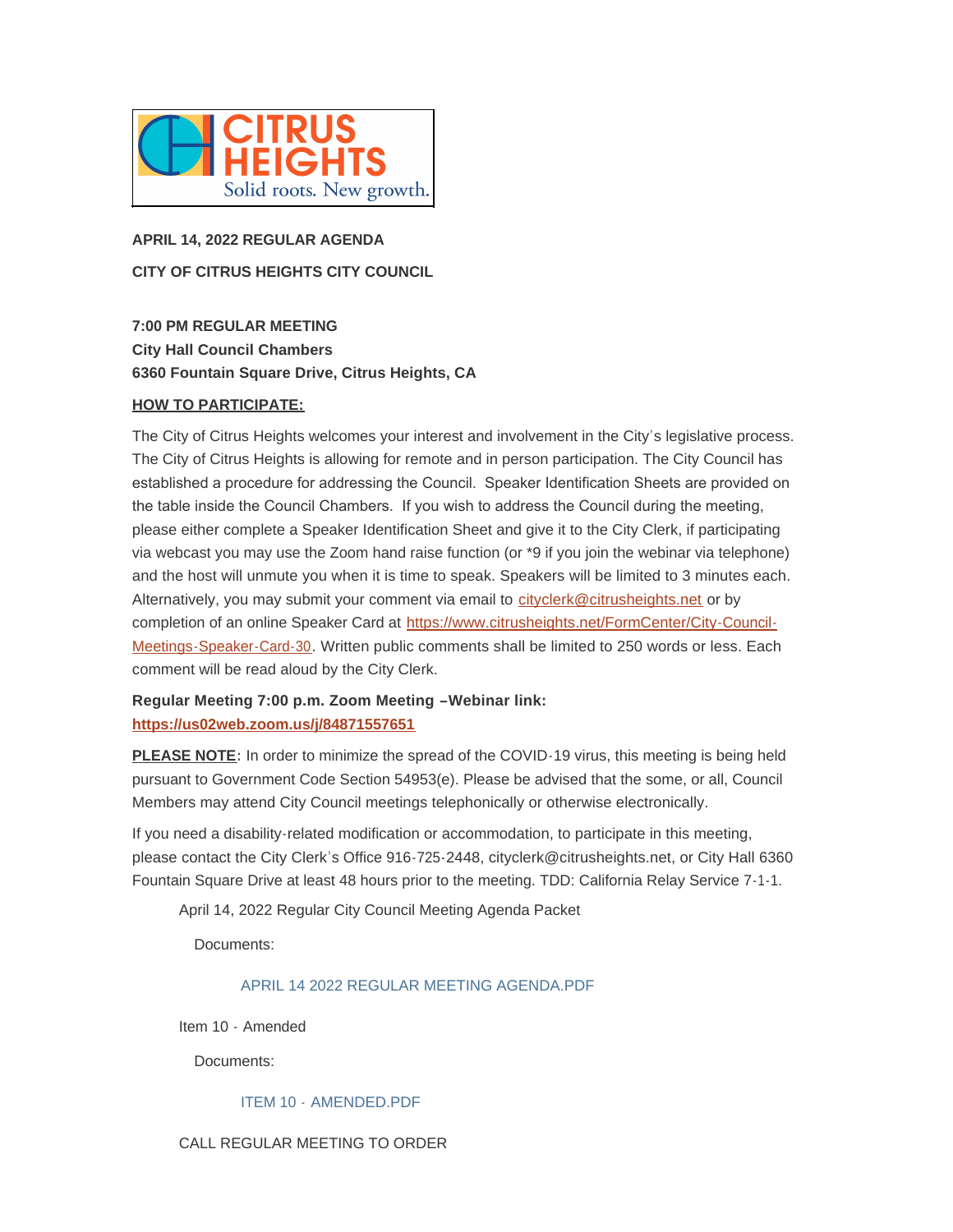- 1. Flag Salute
- 2. Roll Call: Council Members: Bruins, Daniels, Miller, Schaefer, Middleton
- 3. Video Statement

APPROVAL OF AGENDA

#### PRESENTATIONS

4. Proclamation Honoring MealPro As A Business Of Distinction

5. Proclamation Of The City Of Citrus Heights Proclaiming April 10-16, 2022, As "National Public Safety Telecommunicators Week"

6. Proclamation Of The City Of Citrus Heights Proclaiming April 10-16, 2022, As "National Animal Care & Control Appreciation Week"

7. Proclamation Of The City Of Citrus Heights Proclaiming April 17-23, 2002, As "National Volunteer Week"

COMMENTS BY COUNCIL MEMBERS AND REGIONAL BOARD UPDATES

PUBLIC COMMENT

## CONSENT CALENDAR

It is recommended that all consent items be acted on simultaneously unless separate discussion and/or action are requested by a Council Member.

8. SUBJECT: Approval Of Minutes RECOMMENDATION: Approve the Minutes of the Regular Meeting of March 24, 2022

9. SUBJECT: Approve Resolution For Continued Remote Meetings In Accordance With AB 361

STAFF: A. Van / R. Jones

RECOMMENDATION: Adopt Resolution No. 2022-\_\_\_, A Resolution Making the Legally Required Findings to Continue to Authorize the Conduct of Remote "Telephonic" Meetings During the State of Emergency

10. SUBJECT: Approval Of The Final Subdivision Map And Subdivision Improvement Agreement For Citrus Place Subdivision

STAFF: R. Cave / L. Blomquist / A. Flores

RECOMMENDATION: Adopt Resolution No. 2022- A Resolution of the City Council of the City of Citrus Heights, California, Approving the Final Subdivision Map and Subdivision Improvement Agreement for Citrus Place Subdivision

11. SUBJECT: Amendment Business License Ordinance – Short-Term Rentals Second Reading

STAFF: C. Kempenaar / A. Bermudez

RECOMMENDATION: Adopt Ordinance No. 2022-003, An Ordinance of the City of Citrus Heights, California, Amending Chapter 22 (Businesses) and Chapter 86 (Taxation) of the Municipal Code and Adding Section 22-451 through 22-460